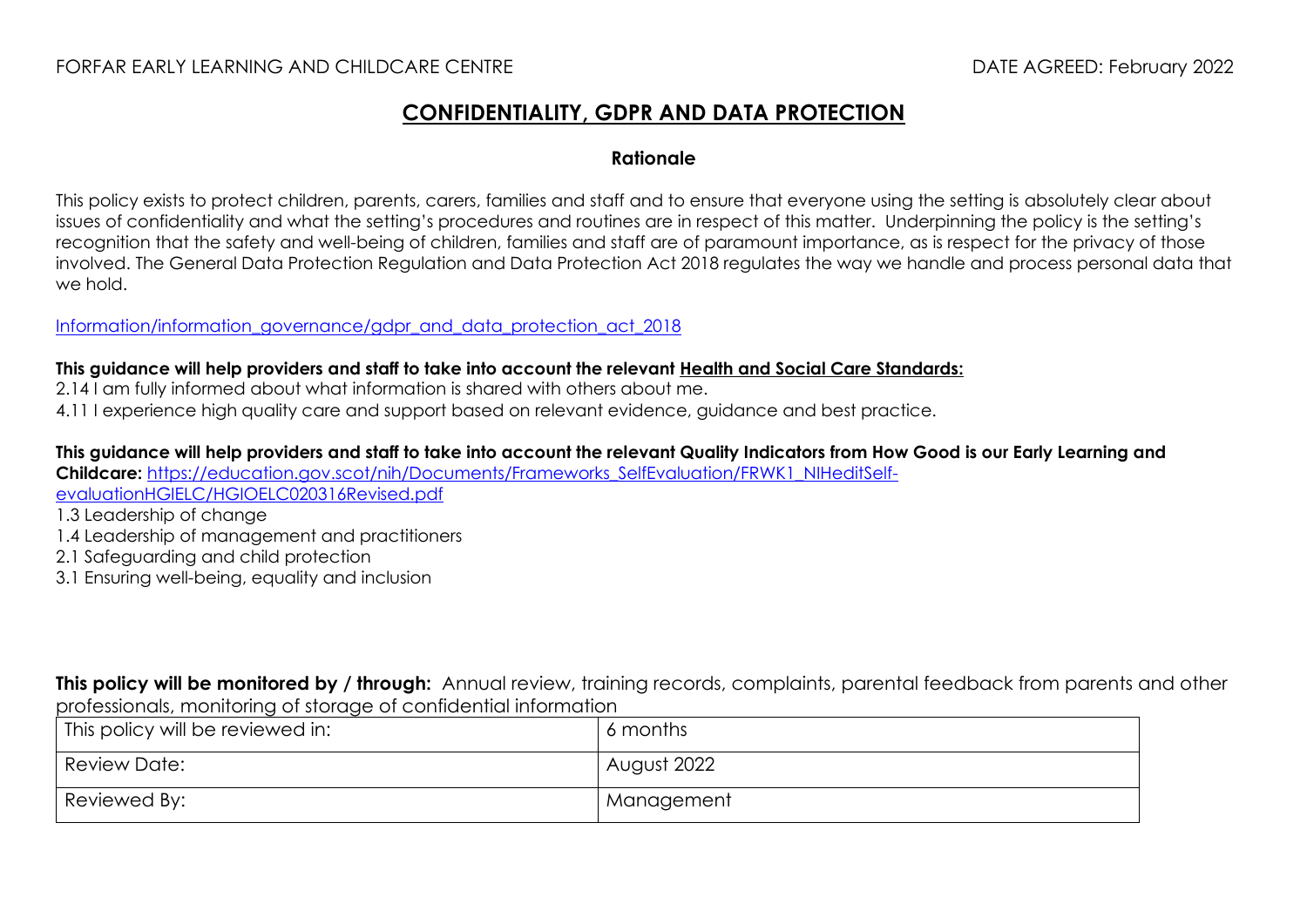| <b>AIMS</b>                                                                                                                                                                                                                                                                                                                    | <b>OUTCOMES</b>                                                                                                                                                                                                                                                                                                                                                                                                                                                                                                                                                                                                                                                                                                                                                                                                                                                                                                                                                                                                                                                                                                                                                                                                                                                                                                                                                                                                                                                                                                                                                                                                                                                                    | <b>IMPLIMENTATION</b>                                                                                                                                                                                                                                                                                                                                                                                                                                                                                                                                                                                                                                                                                                                                                                                                                                                                                                                                                                                                                                                               |
|--------------------------------------------------------------------------------------------------------------------------------------------------------------------------------------------------------------------------------------------------------------------------------------------------------------------------------|------------------------------------------------------------------------------------------------------------------------------------------------------------------------------------------------------------------------------------------------------------------------------------------------------------------------------------------------------------------------------------------------------------------------------------------------------------------------------------------------------------------------------------------------------------------------------------------------------------------------------------------------------------------------------------------------------------------------------------------------------------------------------------------------------------------------------------------------------------------------------------------------------------------------------------------------------------------------------------------------------------------------------------------------------------------------------------------------------------------------------------------------------------------------------------------------------------------------------------------------------------------------------------------------------------------------------------------------------------------------------------------------------------------------------------------------------------------------------------------------------------------------------------------------------------------------------------------------------------------------------------------------------------------------------------|-------------------------------------------------------------------------------------------------------------------------------------------------------------------------------------------------------------------------------------------------------------------------------------------------------------------------------------------------------------------------------------------------------------------------------------------------------------------------------------------------------------------------------------------------------------------------------------------------------------------------------------------------------------------------------------------------------------------------------------------------------------------------------------------------------------------------------------------------------------------------------------------------------------------------------------------------------------------------------------------------------------------------------------------------------------------------------------|
| To ensure that<br>$\bullet$<br>appropriate children's<br>records are kept in<br>accordance with this<br>policy<br>To ensure the safety<br>$\bullet$<br>and wellbeing of the<br>children in the setting<br>To ensure that the<br>employment and<br>management of staff<br>is confidential to the<br>people directly<br>involved | Parents or carers are informed of access to records being<br>$\bullet$<br>kept on their child.<br>When information is being requested we will ask for the<br>$\bullet$<br>minimum amount of information required and we will be<br>open with them about what we do with that information.<br>Parents or carers have access to their child's records only<br>$\bullet$<br>Children's records including information about their<br>$\bullet$<br>families are kept in individual files and stored securely<br>Files can only be accessed by an appropriate member of<br>staff<br>Children's details cannot be passed on to another person<br>$\bullet$<br>or people without the parent's or carer's prior knowledge<br>and consent<br>Visitors to the centre will be advised of the confidentiality<br>$\bullet$<br>policy and will be required to respect it<br>Staff and other adults working in the centre do not talk<br>$\bullet$<br>publicly about matters relating to the children and their<br>families<br>Staff do not discuss individual children other than for the<br>purposes of curriculum planning with any person(s)<br>without the parent's/carer's knowledge and consent<br>Any suspicions of abuse are reported to the appropriate<br>agencies in accordance with the Child Protection Policy<br>Evidence relating to a child's personal safety is kept in a<br>separate secure confidential file<br>Contents of such a file are open only to identified<br>members of staff<br>Parents or carers have access to records relating to their<br>own child<br>Personnel records contain only relevant information that<br>$\bullet$<br>it is safe guarded effectively | Discuss access to information with<br>$\bullet$<br>individual parents and carers<br>explaining clearly what the<br>information will be used for.<br>Review procedures regularly and use<br>the outcome to inform on-going<br>practice<br>Respond immediately to any<br>confidentiality issues raised by<br>parents or carers, staff or other<br>professionals.<br>Reporting any breaches in line with<br>policy and procedure.<br>https://ico.org.uk/<br>Follow guidance in Health & Social<br>Care Standards 2.14 & 4.11: Health<br>and Social Care Standards (2017)<br>How Good is Our Early Learning and<br>Childcare Quality Indicators - 1.3, 1.4,<br>2.1, and 3.1<br>Review policy in relation to current<br>data protection act and guidance.<br>Annually review Child Protection<br>$\bullet$<br>procedures.<br>Discuss with individual parents and<br>carers as appropriate.<br>Investigate and report<br>https://ico.org.uk/any breach of<br>procedures and routines specified in<br>this policy and proceed with<br>disciplinary action if a staff member is<br>involved |